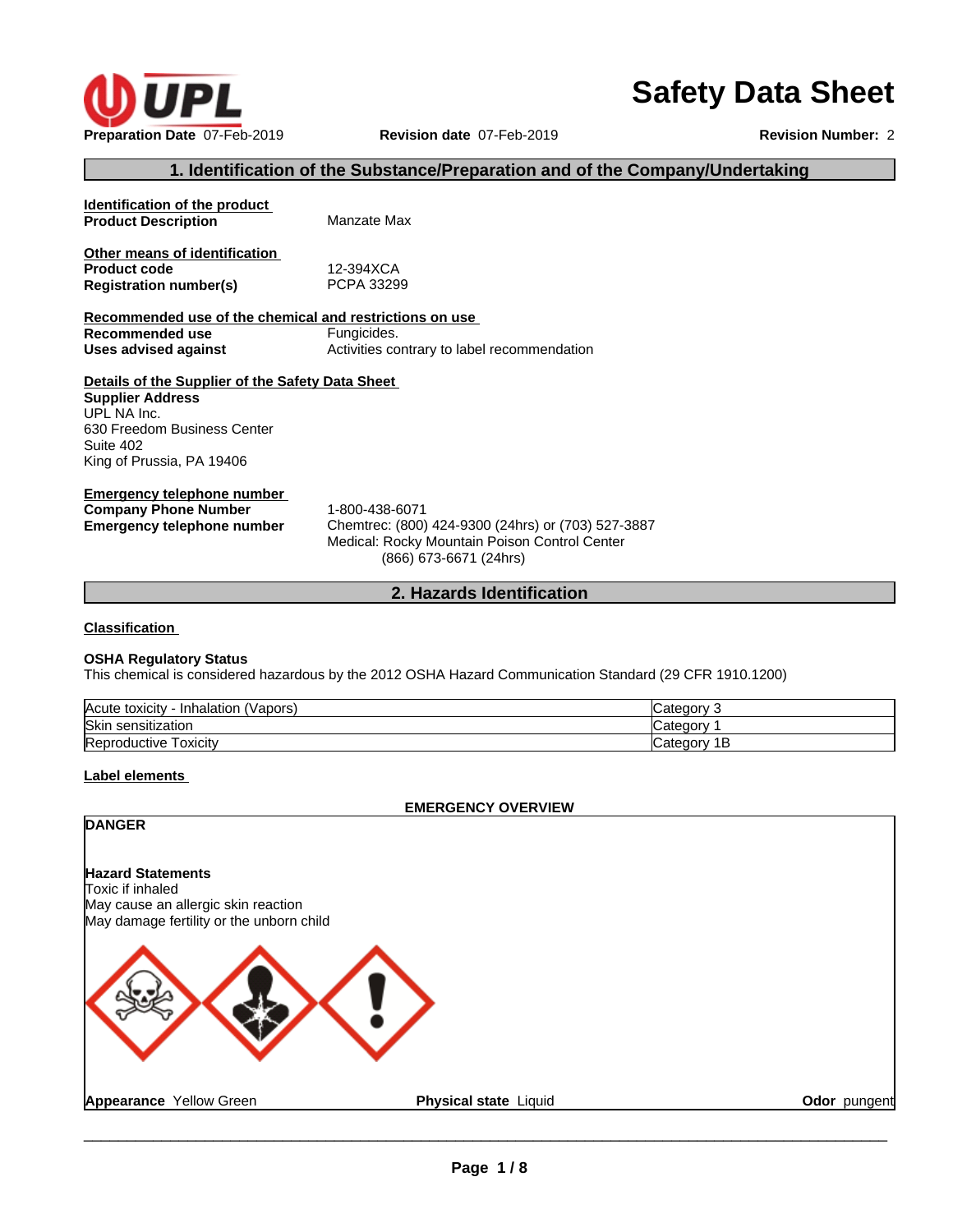#### **Precautionary Statements - Prevention**

Do not handle until all safety precautions have been read and understood Wear cold insulating gloves/face shield/eye protection Do not get in eyes, on skin, or on clothing Use only outdoors or in a well-ventilated area Contaminated work clothing should not be allowed out of the workplace Wear protective gloves

#### **Precautionary Statements - Response**

IF exposed or concerned: Get medical advice/attention IF ON SKIN: Wash with plenty of soap and water If skin irritation or rash occurs: Get medical advice/attention Wash contaminated clothing before reuse IF INHALED: Remove victim to fresh air and keep at rest in a position comfortable for breathing Call a POISON CENTER or doctor/physician

#### **Precautionary Statements - Storage**

Store locked up Store in a well-ventilated place. Keep container tightly closed

#### **Precautionary Statements - Disposal**

Dispose of contents/container to an approved waste disposal plant

#### **Hazards Not Otherwise Classified (HNOC)**

**OTHER INFORMATION**

• Very toxic to aquatic life

• May be harmful in contact with skin

#### **3. Composition/information on Ingredients**

 $\overline{\phantom{a}}$  ,  $\overline{\phantom{a}}$  ,  $\overline{\phantom{a}}$  ,  $\overline{\phantom{a}}$  ,  $\overline{\phantom{a}}$  ,  $\overline{\phantom{a}}$  ,  $\overline{\phantom{a}}$  ,  $\overline{\phantom{a}}$  ,  $\overline{\phantom{a}}$  ,  $\overline{\phantom{a}}$  ,  $\overline{\phantom{a}}$  ,  $\overline{\phantom{a}}$  ,  $\overline{\phantom{a}}$  ,  $\overline{\phantom{a}}$  ,  $\overline{\phantom{a}}$  ,  $\overline{\phantom{a}}$ 

| <b>Chemical name</b>                | <b>CAS No</b> | Weight-%  |
|-------------------------------------|---------------|-----------|
| 1,2-Benziosothiazolin-3-one (Proxel | 2634-33-5     | 0.16      |
| GXL)                                |               |           |
| Zinc manganese ethylenebis          | 8018-01-7     | 37        |
| dithiocarbamate                     |               |           |
| Ethylene thiourea                   | $96 - 45 - 7$ | $0 - 0.5$ |

If CAS number is "proprietary", the specific chemical identity and percentage of composition has been withheld as a trade secret.

#### **4. First aid measures**

#### **FIRST AID MEASURES**

| Eye contact                       | Hold eye open and rinse slowly and gently with water for 15 - 20 minutes. Remove contact<br>lenses, if present, after 5 minutes, then continue rinsing eye. Call a poison control center or<br>doctor for treatment advice. |
|-----------------------------------|-----------------------------------------------------------------------------------------------------------------------------------------------------------------------------------------------------------------------------|
| <b>Skin contact</b>               | Remove and wash contaminated clothing before re-use. Wash off immediately with soap<br>and plenty of water for at least 15 minutes. Call a poison control center or doctor for<br>treatment advice.                         |
| <b>Inhalation</b>                 | Move person to fresh air. If person is not breathing, call 911 or an ambulance, then give<br>artificial respiration, preferably mouth-to-mouth if possible. Call a physician or poison<br>control center immediately.       |
| Ingestion                         | Call a physician or poison control center immediately. Do not induce vomiting without<br>medical advice. Never give anything by mouth to an unconscious person.                                                             |
| <b>Protection of First-aiders</b> | Use personal protective equipment.                                                                                                                                                                                          |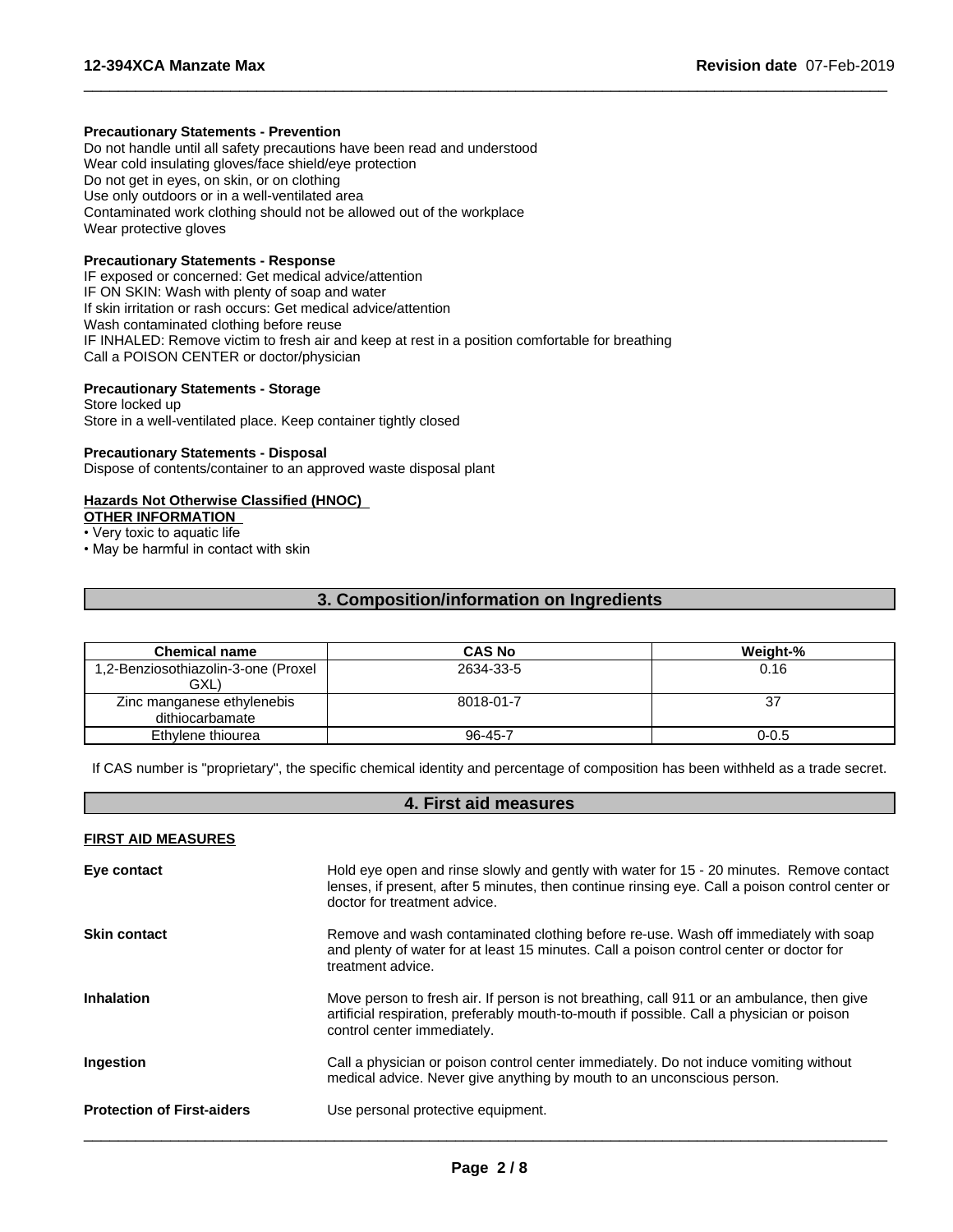#### **Most Important Symptoms and Effects, Both Acute and Delayed**

**Most Important Symptoms and Effects** no data available.

#### **Indication of Any Immediate Medical Attention and Special Treatment Needed**

**Notes to physician** Treat symptomatically.

#### **5. Fire-fighting measures**

 $\overline{\phantom{a}}$  ,  $\overline{\phantom{a}}$  ,  $\overline{\phantom{a}}$  ,  $\overline{\phantom{a}}$  ,  $\overline{\phantom{a}}$  ,  $\overline{\phantom{a}}$  ,  $\overline{\phantom{a}}$  ,  $\overline{\phantom{a}}$  ,  $\overline{\phantom{a}}$  ,  $\overline{\phantom{a}}$  ,  $\overline{\phantom{a}}$  ,  $\overline{\phantom{a}}$  ,  $\overline{\phantom{a}}$  ,  $\overline{\phantom{a}}$  ,  $\overline{\phantom{a}}$  ,  $\overline{\phantom{a}}$ 

#### **Suitable extinguishing media**

Carbon dioxide (CO2). Use:. Dry chemical. Water spray. alcohol-resistant foam.

**Unsuitable extinguishing media** no data available.

#### **Specific hazards arising from the chemical**

Thermal decomposition can lead to release of irritating gases and vapours.

**Hazardous combustion products**Carbon disulfide, ethylene thiourea (ETU).

#### **Explosion data**

#### **Protective equipment and precautions for firefighters**

Use personal protective equipment. As in any fire, wear self-contained breathing apparatus pressure-demand, MSHA/NIOSH (approved or equivalent) and full protective gear.

#### **6. Accidental release measures**

## **Personal precautions, protective equipment and emergency procedures Personal Precautions** Avoid contact with skin and eyes. Wear protective gloves/protective clothing and eye/face protection. Wash thoroughly after handling. **Environmental Precautions Environmental precautions** Consult a regulatory specialist to determine appropriate state or local reporting requirements, for assistance in waste characterization and/or hazardous waste disposal and other requirements listed in pertinent environmental permits. **Methods and material for containment and cleaning up Methods for Clean-Up** Soak up with inert absorbent material. Soak up with inert absorbent material (e.g. sand, silica gel, acid binder, universal binder, sawdust). Sweep up and shovel into suitable containers for disposal. **7. Handling and Storage Precautions for safe handling Handling** Do not eat, drink or smoke when using this product. Avoid contact with skin and eyes. Wear personal protective equipment.Do not breathe vapours or spray mist. Wash thoroughly after handling. Remove and wash contaminated clothing before re-use.

#### **Conditions for safe storage, including any incompatibilities**

| <b>Storage</b> | Keep containers tightly closed in a cool, well-ventilated place. |
|----------------|------------------------------------------------------------------|
|                |                                                                  |

**incompatible materials** Strong oxidizing agents.

#### **8. Exposure Controls/Personal Protection**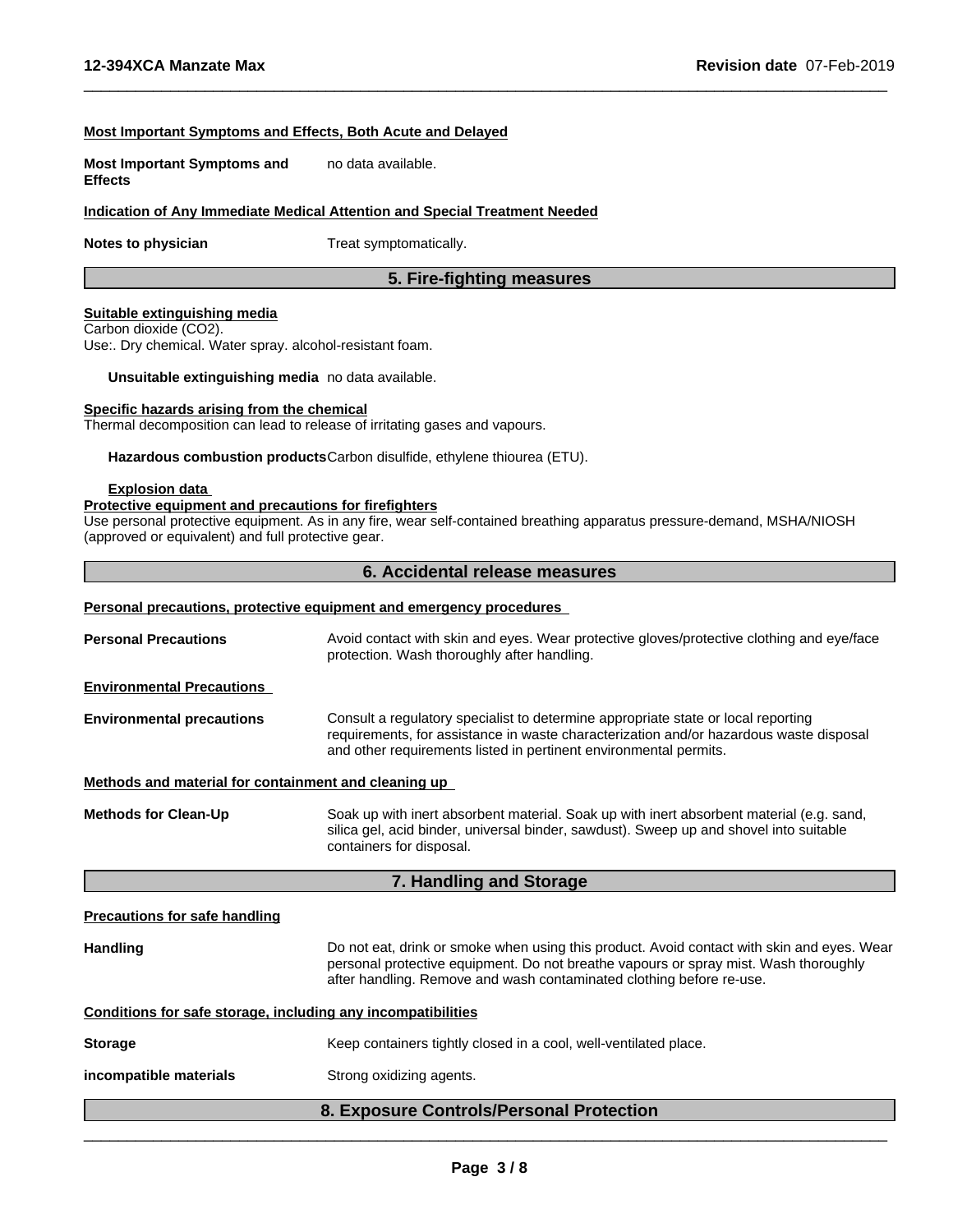| <b>Exposure guidelines</b>                              | This product does not contain any hazardous materials with occupational exposure limits<br>established by the region specific regulatory bodies.                                                                                                                                                                                                                                                                                                                                                                                                                                                                                                                                                                                                                                                                                                                         |
|---------------------------------------------------------|--------------------------------------------------------------------------------------------------------------------------------------------------------------------------------------------------------------------------------------------------------------------------------------------------------------------------------------------------------------------------------------------------------------------------------------------------------------------------------------------------------------------------------------------------------------------------------------------------------------------------------------------------------------------------------------------------------------------------------------------------------------------------------------------------------------------------------------------------------------------------|
| <b>Engineering controls</b>                             | Investigate engineering techniques to reduce exposures. Local mechanical exhaust<br>ventilation is preferred. Consult ACGIH ventilation manual or NFPA Standard 91 for design<br>of exhaust systems.                                                                                                                                                                                                                                                                                                                                                                                                                                                                                                                                                                                                                                                                     |
| Personal protective equipment                           |                                                                                                                                                                                                                                                                                                                                                                                                                                                                                                                                                                                                                                                                                                                                                                                                                                                                          |
| <b>Eye/Face Protection</b>                              | Use eye protection to avoid eye contact. Where there is potential for eye contact have eye<br>flushing equipment available. Safety glasses with side-shields. If splashes are likely to<br>occur, wear:. Goggles. Face-shield.                                                                                                                                                                                                                                                                                                                                                                                                                                                                                                                                                                                                                                           |
| <b>Skin protection</b><br><b>Respiratory protection</b> | Long sleeved clothing. Chemical resistant gloves. Chemical resistant footwear plus socks.<br>Where airborne exposure is likely, use NIOSH approved respiratory protection equipment<br>appropriate to the material and/or its components. Full facepiece equipment is<br>recommended and, if used, replaces need for face shield and/or chemical goggles. If<br>exposures cannot be kept at a minimum with engineering controls, consult respirator<br>manufacturer to determine appropriate type equipment for given application. Observe<br>respirator use limitations specified by NIOSH or the manufacturer. For emergency and<br>other conditions where there may be a potential for significant exposure, use an approved<br>full face positive-pressure, self-contained breathing apparatus. Respiratory protection<br>programs must comply with 29 CFR 1910.134. |
|                                                         |                                                                                                                                                                                                                                                                                                                                                                                                                                                                                                                                                                                                                                                                                                                                                                                                                                                                          |

 $\overline{\phantom{a}}$  ,  $\overline{\phantom{a}}$  ,  $\overline{\phantom{a}}$  ,  $\overline{\phantom{a}}$  ,  $\overline{\phantom{a}}$  ,  $\overline{\phantom{a}}$  ,  $\overline{\phantom{a}}$  ,  $\overline{\phantom{a}}$  ,  $\overline{\phantom{a}}$  ,  $\overline{\phantom{a}}$  ,  $\overline{\phantom{a}}$  ,  $\overline{\phantom{a}}$  ,  $\overline{\phantom{a}}$  ,  $\overline{\phantom{a}}$  ,  $\overline{\phantom{a}}$  ,  $\overline{\phantom{a}}$ 

### **General hygiene considerations**

Do not eat, drink or smoke when using this product. Remove and wash contaminated clothing before re-use. Wear suitable gloves and eye/face protection. Wash hands before breaks and immediately after handling the product.

### **9. Physical and Chemical Properties**

#### **Information on basic physical and chemical properties**

| <b>Physical state</b>                                          | Liquid                   |                   |         |
|----------------------------------------------------------------|--------------------------|-------------------|---------|
| Appearance                                                     | Yellow Green             | Odor              | pungent |
| color                                                          | No information available |                   |         |
|                                                                |                          |                   |         |
| <b>Property</b>                                                | <b>VALUES</b>            | Remarks/ • Method |         |
| рH                                                             | 8                        |                   |         |
| Melting point/freezing point                                   | 9 °C / 48 °F             |                   |         |
| <b>Boiling Point/Range</b>                                     | No information available |                   |         |
| <b>Flash Point</b>                                             | No information available |                   |         |
| <b>Evaporation Rate</b>                                        | No information available |                   |         |
| Flammability (solid, gas)                                      | No information available |                   |         |
| <b>Flammability limit in air</b>                               |                          |                   |         |
| <b>Upper Flammability Limit</b>                                | No information available |                   |         |
| <b>Lower Flammability Limit</b>                                | No information available |                   |         |
| vapor pressure                                                 | No information available |                   |         |
| <b>Vapor Density</b>                                           | No information available |                   |         |
| <b>Specific gravity</b>                                        | 1.27-1.33                |                   |         |
| <b>Water solubility</b>                                        | No information available |                   |         |
| <b>Solubility in Other Solvents</b>                            | No information available |                   |         |
| Partition coefficient: n-octanol/waterNo information available |                          |                   |         |
| <b>Autoignition temperature</b>                                | no data available        |                   |         |
| <b>Decomposition temperature</b>                               | No information available |                   |         |
| <b>Viscosity, kinematic</b>                                    | No information available |                   |         |
| <b>Dynamic viscosity</b>                                       | No information available |                   |         |
| <b>Explosive properties</b>                                    | No information available |                   |         |
| <b>Oxidizing properties</b>                                    | No information available |                   |         |
| <b>OTHER INFORMATION</b>                                       |                          |                   |         |
| <b>Softening point</b>                                         | No information available |                   |         |
| molecular weight                                               | No information available |                   |         |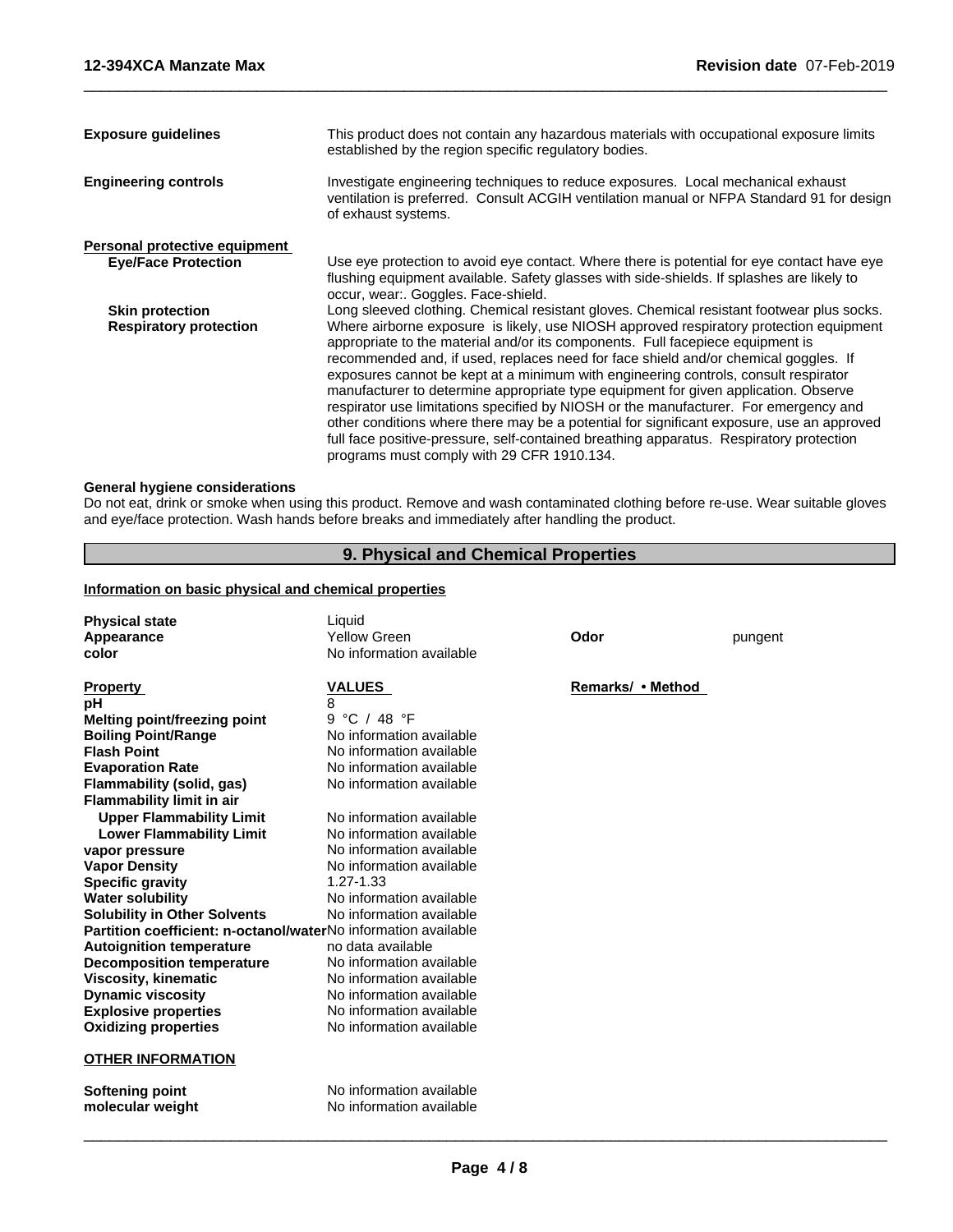| <b>VOC Content</b>    |
|-----------------------|
| <b>Liquid Density</b> |
| <b>Bulk density</b>   |

**No information available No information available Bulk density** 1270 kg/m<sup>3</sup>

#### **10. Stability and Reactivity**

 $\overline{\phantom{a}}$  ,  $\overline{\phantom{a}}$  ,  $\overline{\phantom{a}}$  ,  $\overline{\phantom{a}}$  ,  $\overline{\phantom{a}}$  ,  $\overline{\phantom{a}}$  ,  $\overline{\phantom{a}}$  ,  $\overline{\phantom{a}}$  ,  $\overline{\phantom{a}}$  ,  $\overline{\phantom{a}}$  ,  $\overline{\phantom{a}}$  ,  $\overline{\phantom{a}}$  ,  $\overline{\phantom{a}}$  ,  $\overline{\phantom{a}}$  ,  $\overline{\phantom{a}}$  ,  $\overline{\phantom{a}}$ 

#### **Reactivity**

no data available

#### **Chemical stability**

Stable under normal conditions. Hazardous polymerisation does not occur.

#### **Possibility of hazardous reactions**

None under normal processing.

#### **Hazardous polymerization** Hazardous polymerisation does not occur.

#### **Conditions to avoid**

No information available.

#### **incompatible materials**

Strong oxidizing agents.

#### **Hazardous decomposition products**

Carbon oxides.

#### **11. Toxicological Information**

#### **Information on Likely Routes of Exposure**

## **Product information** Manzate Max= oral LD50 =  $>5,000$  mg/kgdermal LD50 =  $>5,000$  mg/kginhalation LC50 = >2.02 mg/L No deathsirritation = Slight irritation = Slightsensitizer = Not a sensitizer **Inhalation** Harmful by inhalation. **Eye contact** May cause slight irritation. **Skin contact** May be harmful if absorbed through the skin. **Ingestion HARMFUL IF SWALLOWED.**

#### **Information on Toxicological Effects**

| Symptoms |  |
|----------|--|
|----------|--|

**Symptoms** No information available.

#### **Delayed and immediate effects as well as chronic effects from short and long-term exposure**

| <b>Sensitization</b>            |                    | No information available.                                                         |                        |             |  |
|---------------------------------|--------------------|-----------------------------------------------------------------------------------|------------------------|-------------|--|
| <b>Mutagenic effects</b>        |                    | no data available.                                                                |                        |             |  |
| Carcinogenicity                 |                    | The information below indicates whether any agency has listed any ingredient as a |                        |             |  |
|                                 | carcinogen.        |                                                                                   |                        |             |  |
| Chemical name                   | <b>ACGIH</b>       | <b>IARC</b>                                                                       | <b>NTP</b>             | <b>OSHA</b> |  |
| Ethylene thiourea               |                    | Group 3                                                                           | Reasonably Anticipated |             |  |
| 96-45-7                         |                    |                                                                                   |                        |             |  |
| <b>Reproductive effects</b>     | Not Available.     |                                                                                   |                        |             |  |
| <b>STOT - Single Exposure</b>   | no data available. |                                                                                   |                        |             |  |
| <b>STOT - Repeated Exposure</b> | no data available. |                                                                                   |                        |             |  |
| <b>Chronic toxicity</b>         |                    | Avoid repeated exposure.                                                          |                        |             |  |
| <b>Aspiration hazard</b>        |                    | No information available.                                                         |                        |             |  |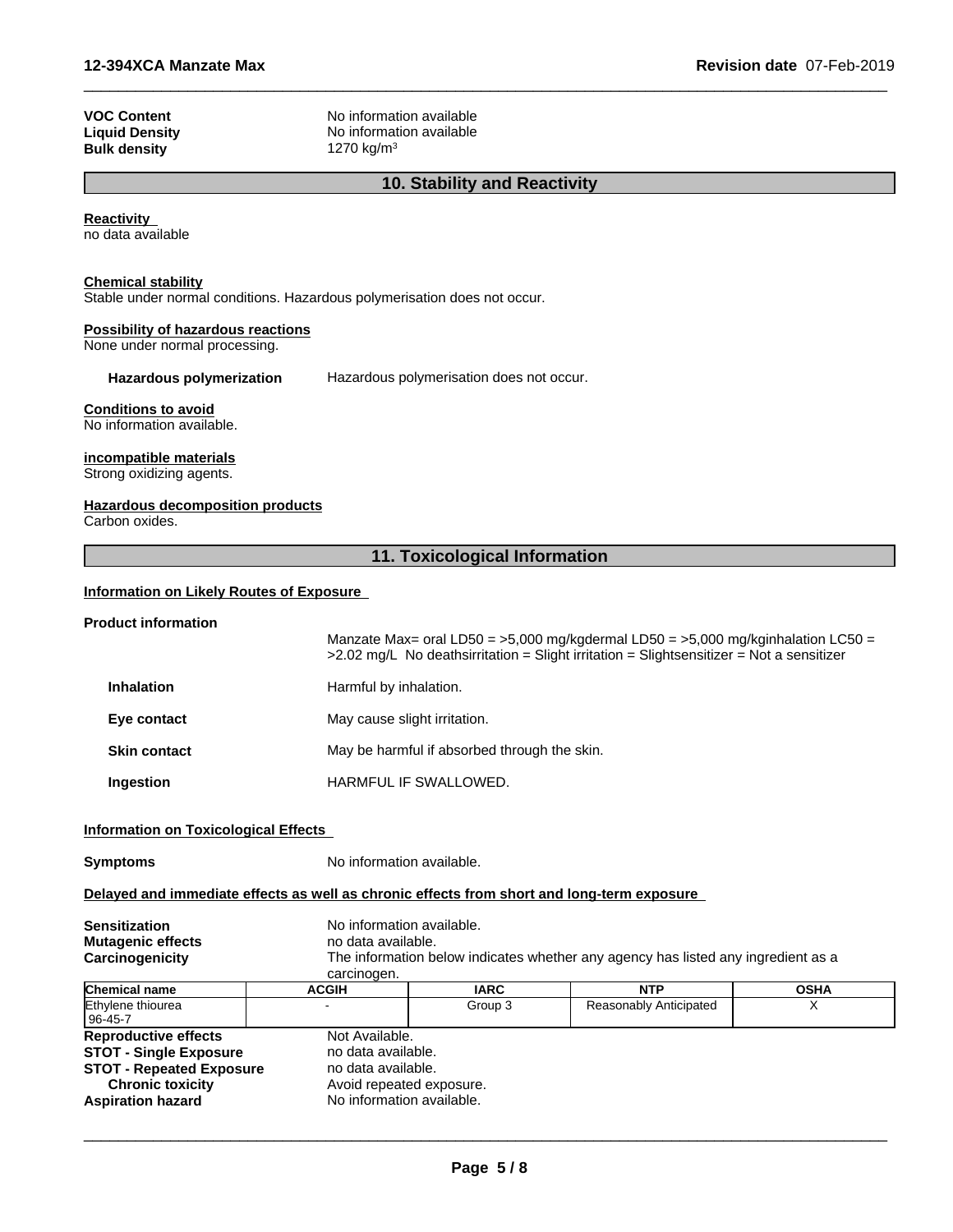#### **Numerical Measures of Toxicity - Product information**

| LD50 Oral              | $>$ 5000 mg/kg (rat) |
|------------------------|----------------------|
| <b>LD50 Dermal</b>     | > 5000 mg/kg (rat)   |
| <b>LC50 Inhalation</b> | $> 2.02$ mg/l        |

#### **12. Ecological Information**

 $\overline{\phantom{a}}$  ,  $\overline{\phantom{a}}$  ,  $\overline{\phantom{a}}$  ,  $\overline{\phantom{a}}$  ,  $\overline{\phantom{a}}$  ,  $\overline{\phantom{a}}$  ,  $\overline{\phantom{a}}$  ,  $\overline{\phantom{a}}$  ,  $\overline{\phantom{a}}$  ,  $\overline{\phantom{a}}$  ,  $\overline{\phantom{a}}$  ,  $\overline{\phantom{a}}$  ,  $\overline{\phantom{a}}$  ,  $\overline{\phantom{a}}$  ,  $\overline{\phantom{a}}$  ,  $\overline{\phantom{a}}$ 

#### **ecotoxicity**

Manzate: 96 hr LC50 Rainbow trout -= 0.73 mg/L Fathead minnow =  $0.57 \text{ mg/L}$ Bluegill sunfish =  $0.84$  mg/ $L$ 72 hr EC50 Freshwater algae = 0.43 mg/L

#### **Persistence/Degradability**

no data available.

#### **Bioaccumulation/ Accumulation**

Bioaccumulative potential.

| Chemical name                           | <b>Log Pow</b> |
|-----------------------------------------|----------------|
| ,2-Benziosothiazolin-3-one (Proxel GXL) | ن. ا           |
| 2634-33-5                               |                |

#### **Other Adverse Effects**

no data available

|                                | <b>13. Disposal Considerations</b>                                                                                                                                                                                                                                                                                                                                   |
|--------------------------------|----------------------------------------------------------------------------------------------------------------------------------------------------------------------------------------------------------------------------------------------------------------------------------------------------------------------------------------------------------------------|
| <b>Waste Treatment Methods</b> |                                                                                                                                                                                                                                                                                                                                                                      |
| <b>Waste Disposal Method</b>   | Pesticide wastes are acutely hazardous. Improper disposal of excess pesticide or rinsate is<br>a violation of Federal law. If the wastes cannot be disposed of by use or according to label<br>instructions, contact your State Pesticide or Environmental Control Agency, or the<br>Hazardous Waste representative at the nearest EPA Regional Office for guidance. |
| <b>Contaminated packaging</b>  | Refer to product label.                                                                                                                                                                                                                                                                                                                                              |
|                                | <b>14. Transport Information</b>                                                                                                                                                                                                                                                                                                                                     |
| <b>DOT</b>                     | Not regulated when shipped domestically by highway in non-buk containers as per 49 CFR<br>171.4                                                                                                                                                                                                                                                                      |

When shipped in bulk, by vessel, or internationally use the IMDG shipping description:

| <b>IATA</b><br>UN/ID no. | UN3082                                                       |
|--------------------------|--------------------------------------------------------------|
| Proper shipping name     | Environmentally hazardous substances, liquid, n.o.s Mancozeb |
| <b>Hazard class</b>      | u                                                            |
| <b>Packing group</b>     | PG III                                                       |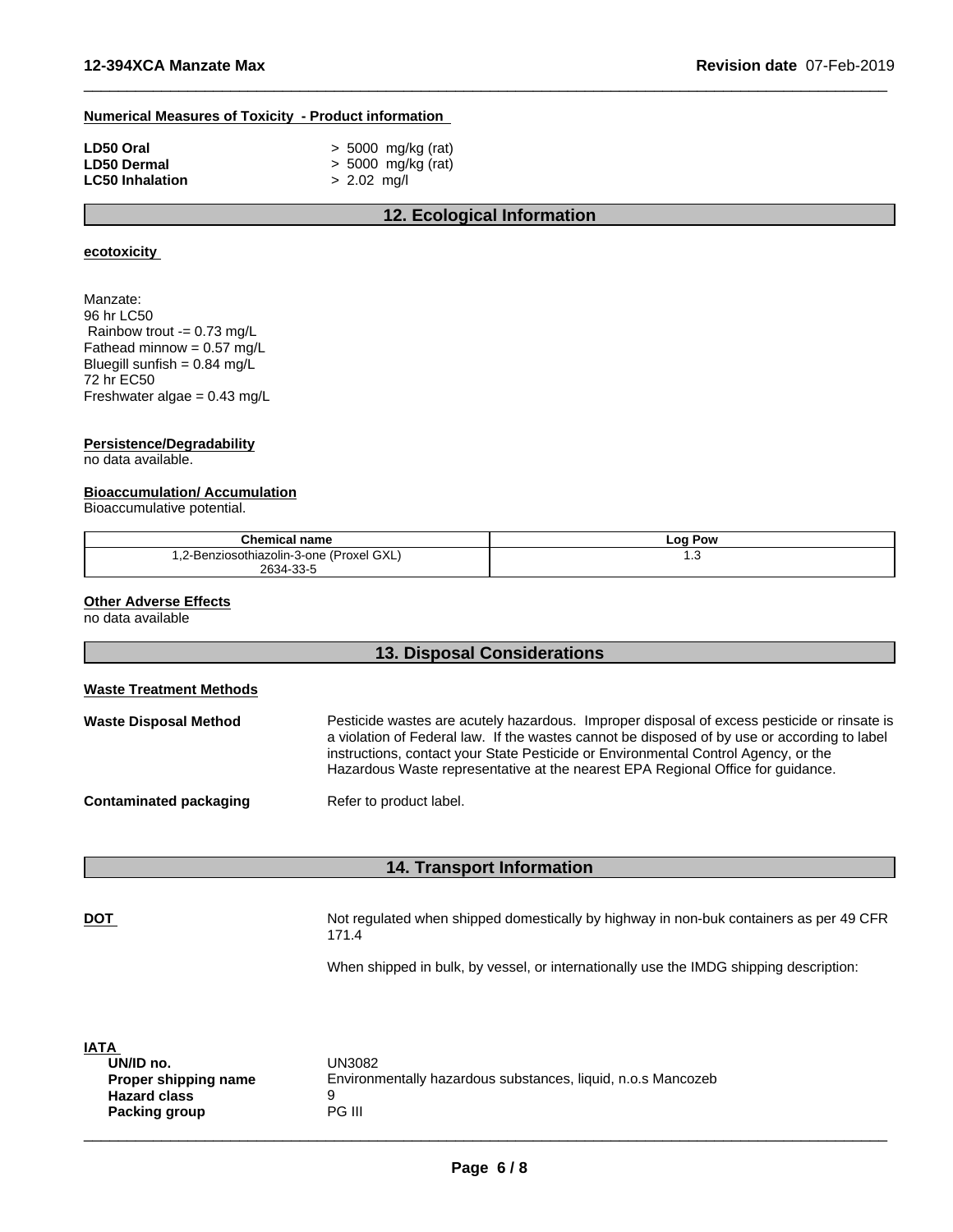**Description** Marine pollutant

| <b>IMDG</b>                  |                                                                |
|------------------------------|----------------------------------------------------------------|
| UN/ID no.                    | UN3082                                                         |
| Proper shipping name         | Environmentally hazardous substances, liquid, n.o.s (Mancozeb) |
| <b>Hazard class</b>          | a                                                              |
| Packing group                | PG III                                                         |
| <b>Environmental hazards</b> | <b>IMDG - Marine Pollutant</b>                                 |
|                              |                                                                |

#### **15. Regulatory Information**

 $\overline{\phantom{a}}$  ,  $\overline{\phantom{a}}$  ,  $\overline{\phantom{a}}$  ,  $\overline{\phantom{a}}$  ,  $\overline{\phantom{a}}$  ,  $\overline{\phantom{a}}$  ,  $\overline{\phantom{a}}$  ,  $\overline{\phantom{a}}$  ,  $\overline{\phantom{a}}$  ,  $\overline{\phantom{a}}$  ,  $\overline{\phantom{a}}$  ,  $\overline{\phantom{a}}$  ,  $\overline{\phantom{a}}$  ,  $\overline{\phantom{a}}$  ,  $\overline{\phantom{a}}$  ,  $\overline{\phantom{a}}$ 

This chemical/product is a pesticide product registered by the PMRA and is subject to specific label requirements under these regulations. The requirements may differ classification and hazard information required for safety data sheets and for labels of non-pesticide products. The following is information as required on the registered product label.

#### **signal word** WARNING

**Keep out of Reach of Children. Potential skin sensitizer. Toxic to fish.**

**Present** 

| international inventories |  |
|---------------------------|--|
| <b>USINV</b>              |  |
| DOI <b>AIDOI</b>          |  |

**International Inventories**

| <b>DSL/NDSL</b> | Not present |
|-----------------|-------------|
| <b>EINECS/</b>  | Not Present |
| <b>ELINCS</b>   |             |
| <b>ENCS</b>     | Not Present |
| China           | Present     |
| KECL            | Present     |
| <b>PICCS</b>    | Present     |
| <b>AICS</b>     | Present     |
| TSCA            | Not Present |

 **TSCA** - United States Toxic Substances Control Act Section 8(b) Inventory

 **DSL/NDSL** - Canadian Domestic Substances List/Non-Domestic Substances List

 **EINECS/ELINCS** - European Inventory of Existing Commercial Chemical Substances/EU List of Notified Chemical Substances

 **ENCS** - Japan Existing and New Chemical Substances

 **IECSC** - China Inventory of Existing Chemical Substances

 **KECL** - Korean Existing and Evaluated Chemical Substances

 **PICCS** - Philippines Inventory of Chemicals and Chemical Substances

 **AICS** - Australian Inventory of Chemical Substances

#### **Federal Regulations**

#### **SARA 313**

Section 313 of Title III of the Superfund Amendments and Reauthorization Act of 1986 (SARA). This product contains a chemical or chemicals which are subject to the reporting requirements of the Act and Title 40 of the Code of Federal Regulations, Part 372:

#### **CERCLA**

Not applicable

| <b>Chemical name</b>   | RQ                | <b>CERCLA EHS RQS</b> | RQ                                 |
|------------------------|-------------------|-----------------------|------------------------------------|
| Ethylene thiourea      | 10 lb             |                       | RQ 10 lb final RQ RQ 4.54 kg final |
| 96-45-7                |                   |                       | <b>RQ</b>                          |
| <b>CERCLA</b>          |                   |                       |                                    |
|                        | <b>Component</b>  |                       | RQ                                 |
|                        | Ethylene thiourea |                       | 10 <sub>h</sub>                    |
|                        | 96-45-7 (0-0.5)   |                       |                                    |
| <b>SARA Product RQ</b> |                   |                       |                                    |